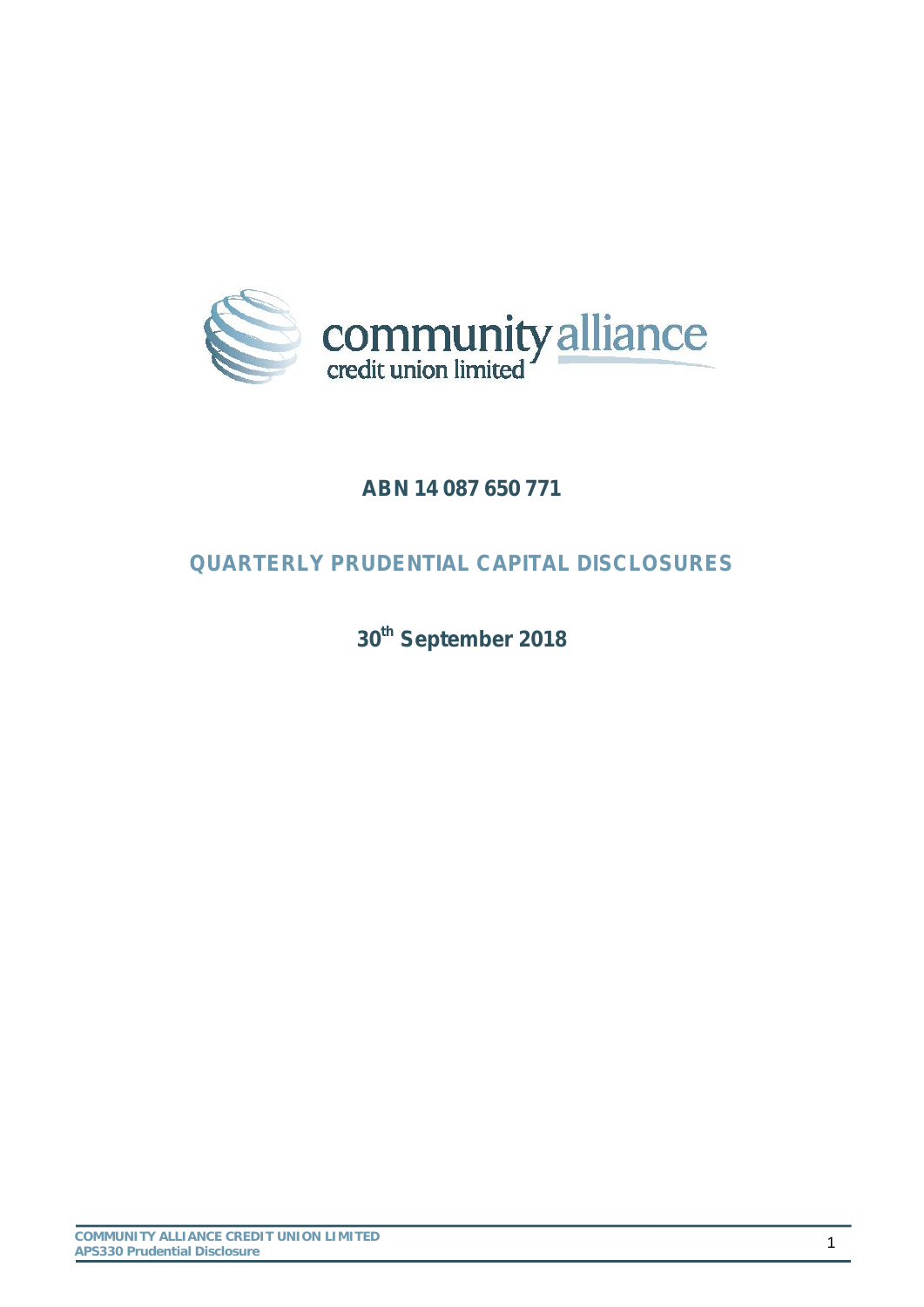### **Prudential Disclosures For the quarter ended 30th September 2018**



#### **INTRODUCTION**

As a locally incorporated ADI using the standardised approach under Basel III regulatory requirements, Community Alliance Credit Union Ltd ("the Credit Union") is required to disclose information about their capital and risk exposure under Australian Prudential Standard APS 330.

#### **CAPITAL MANAGEMENT**

The Credit Union calculates capital requirements by analysing various major risks faced by the Credit Union and ensuring appropriate levels of capital are maintained to cover those risks. Major risks considered include credit risk, interest rate risk, liquidity risk, operational risk, reputational risk and economic risk. The Credit Union's Risk Management framework presents information about the Credit Union's exposure to each of the above risks, the objectives, policies and processes for measuring and managing risk, the management of capital, and incorporates rules and ratios established by the Australian Prudential Regulation Authority.

The Credit Union has complied with all external capital requirements, as well as maintaining healthy capital ratios in order to support our ongoing business activities.

| <b>Capital Adequacy</b>                        | 30th September 2018 30th June 2018    |                                       |  |
|------------------------------------------------|---------------------------------------|---------------------------------------|--|
| <b>Capital requirements - Credit Risk</b>      | <b>Risk Weighted</b><br><b>Assets</b> | <b>Risk Weighted</b><br><b>Assets</b> |  |
|                                                | \$'000                                | \$'000                                |  |
| - Claims secured by residential mortgages      | 178,154                               | 179,935                               |  |
| - Other retail loans                           | 15,630                                | 15,418                                |  |
| - Claims on ADI's & Banks                      | 31,270                                | 21,829                                |  |
| - Corporate claims                             |                                       |                                       |  |
| $-$ Other claims                               | 7,961                                 | 8,107                                 |  |
| - Other non-market off balance sheet exposures | 5.181                                 | 5,085                                 |  |
| <b>Capital requirements - Credit Risk</b>      | 238,196                               | 230,374                               |  |
| <b>Capital requirements - Market Risk</b>      |                                       |                                       |  |
| Capital requirements - Operational Risk        | 38,165                                | 38,165                                |  |
| <b>TOTAL Risk Weighted Assets</b>              | 276,361                               | 268,540                               |  |
| <b>Common Equity Tier 1 Ratio</b>              | 14.38%                                | 14.67%                                |  |
| <b>Tier 1 Capital Ratio</b>                    | 14.38%                                | 14.67%                                |  |
| <b>Total Capital Ratio</b>                     | 14.95%                                | 15.26%                                |  |
| <b>General Reserve for Credit Losses</b>       |                                       |                                       |  |
|                                                | \$'000                                |                                       |  |
| as at 30th September 2018                      | 1,568                                 |                                       |  |
| as at 30th June 2018                           | 1.587                                 |                                       |  |
|                                                | <b>Total Gross</b>                    | <b>Average Gross</b>                  |  |
| Credit Risk as at 30th September 2018          | <b>Exposure</b>                       | Exposure (Qtr)                        |  |
|                                                | \$'000                                | \$'000                                |  |
| $-$ Cash items                                 | 585                                   | 635                                   |  |
| $-$ ADI's & Banks                              | 140,435                               | 121,823                               |  |
| - Loans: Residential secured                   | 492,180                               | 494,860                               |  |
| - Loans: Other                                 | 18,059                                | 17,993                                |  |
| - Loans: Total                                 | 510,239                               | 512,853                               |  |
| $-$ Other                                      | 7,961                                 | 8,007                                 |  |
| - Other non-market off balance sheet exposures | 97,080                                | 95,052                                |  |
| Total exposures                                | 756,301                               | 738,371                               |  |